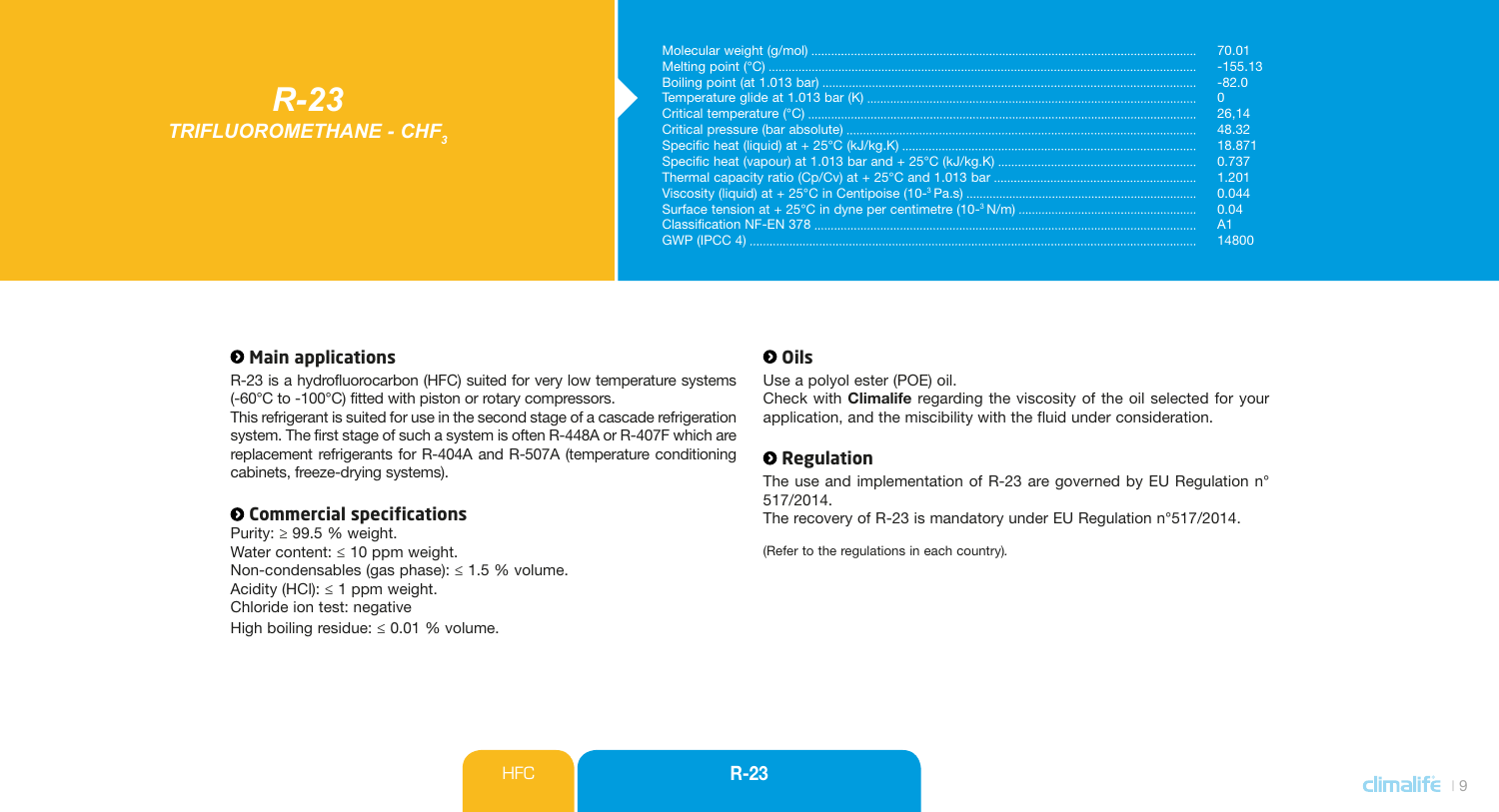# Thermodynamic properties of R-23 - Saturated state

| Absolute pressure |                           |                           | LIQUID                |          |             |               | <b>Latent heat</b>   |                      |          |                |         |
|-------------------|---------------------------|---------------------------|-----------------------|----------|-------------|---------------|----------------------|----------------------|----------|----------------|---------|
|                   | <b>Bubble point</b>       | Volume                    | Density               | Enthalpy | Entropy     | Dew point     | Volume               | Density              | Enthalpy | Entropy        |         |
| P.                | $\mathbf{f}^{\mathbf{r}}$ | $\mathbf{v}^{\mathsf{r}}$ | p'                    | h'       | $S^{\perp}$ | ť.            | $v^{n}$              | p <sup>n</sup>       | $h^*$    | $\mathbf{s}^*$ | Lv      |
| (bar)             | $(^{\circ}C)$             | (dm <sup>3</sup> /kg)     | (kg/dm <sup>3</sup> ) | (kJ/kg)  | (kJ/kg.K)   | $(^{\circ}C)$ | (m <sup>3</sup> /kg) | (kq/m <sup>3</sup> ) | (kJ/kg)  | (kJ/kg.K)      | (kJ/kg) |
| 0.006             | $-140$                    | 0.605                     | 1.652                 | 14,530   | 0.075       | $-140.0$      | 26,330               | 0.038                | 296.646  | 2.193          | 282.115 |
| 0.011             | $-135$                    | 0.612                     | 1.635                 | 20.505   | 0.119       | $-135.0$      | 14.346               | 0.070                | 299.106  | 2.135          | 278.601 |
| 0.021             | $-130$                    | 0.618                     | 1.618                 | 26.480   | 0.161       | $-130.0$      | 8.219                | 0.122                | 301.564  | 2.083          | 275.084 |
| 0.036             | $-125$                    | 0.625                     | 1.601                 | 32.461   | 0.202       | $-125.0$      | 4.924                | 0.203                | 304.014  | 2.035          | 271.553 |
| 0.059             | $-120$                    | 0.632                     | 1.583                 | 38.450   | 0.242       | $-120.0$      | 3.070                | 0.326                | 306.453  | 1.992          | 268.003 |
| 0.094             | $-115$                    | 0.639                     | 1,566                 | 44.452   | 0.281       | $-115.0$      | 1.983                | 0.504                | 308.875  | 1.952          | 264.423 |
| 0.145             | $-110$                    | 0.646                     | 1.548                 | 50,468   | 0.318       | $-110.0$      | 1.322                | 0.757                | 311.274  | 1.917          | 260,806 |
| 0.217             | $-105$                    | 0.653                     | 1.530                 | 56.503   | 0.354       | $-105.0$      | 0.907                | 1.103                | 313.645  | 1.884          | 257.142 |
| 0.316             | $-100$                    | 0.661                     | 1.512                 | 62.561   | 0.390       | $-100.0$      | 0.638                | 1.567                | 315.979  | 1.853          | 253.419 |
| 0.449             | $-95$                     | 0.669                     | 1.494                 | 68.644   | 0.424       | $-95.0$       | 0.459                | 2.177                | 318.271  | 1.826          | 249,627 |
| 0.624             | $-90$                     | 0.678                     | 1.476                 | 74.759   | 0.458       | $-90.0$       | 0.338                | 2.962                | 320.512  | 1.800          | 245.752 |
| 0.850             | $-85$                     | 0.686                     | 1.457                 | 80.911   | 0.491       | $-85.0$       | 0.253                | 3.955                | 322.693  | 1.776          | 241.782 |
| 1.013             | $-82.02$                  | 0.692                     | 1.446                 | 84.594   | 0.511       | $-82.02$      | 0.215                | 4.662                | 323.961  | 1.763          | 239.366 |
| 1.137             | $-80$                     | 0.695                     | 1.438                 | 87.104   | 0.524       | $-80.0$       | 0.192                | 5.195                | 324.807  | 1.754          | 237.702 |
| 1.495             | $-75$                     | 0.705                     | 1.419                 | 93.345   | 0.555       | $-75.0$       | 0.149                | 6.723                | 326,844  | 1.734          | 233,498 |
| 1.937             | $-70$                     | 0.715                     | 1.399                 | 99.641   | 0.587       | $-70.0$       | 0.117                | 8.582                | 328.794  | 1.715          | 229.153 |
| 2.474             | $-65$                     | 0.725                     | 1.379                 | 105,999  | 0.617       | $-65.0$       | 0.092                | 10.824               | 330,649  | 1.697          | 224,650 |
| 3.119             | $-60$                     | 0.736                     | 1.358                 | 112.426  | 0.648       | $-60.0$       | 0.074                | 13.503               | 332.396  | 1.680          | 219.969 |
| 3.886             | $-55$                     | 0.748                     | 1.337                 | 118.932  | 0.678       | $-55.0$       | 0.060                | 16.682               | 334.023  | 1.664          | 215.091 |
| 4.789             | $-50$                     | 0.760                     | 1.315                 | 125.526  | 0.707       | $-50.0$       | 0.049                | 20.430               | 335.517  | 1.648          | 209.991 |
| 5.844             | $-45$                     | 0.773                     | 1.293                 | 132,219  | 0.736       | $-45.0$       | 0.040                | 24.830               | 336.863  | 1.633          | 204.644 |
| 7.065             | $-40$                     | 0.788                     | 1.270                 | 139.024  | 0.766       | $-40.0$       | 0.033                | 29.972               | 338.043  | 1.619          | 199.019 |
| 8,470             | $-35$                     | 0.803                     | 1.246                 | 145,954  | 0.794       | $-35.0$       | 0.028                | 35.969               | 339.036  | 1.605          | 193,082 |
| 10.074            | $-30$                     | 0.819                     | 1.221                 | 153.026  | 0.823       | $-30.0$       | 0.023                | 42.950               | 339.817  | 1.592          | 186.790 |
| 11.896            | $-25$                     | 0.837                     | 1.194                 | 160.261  | 0.852       | $-25.0$       | 0.020                | 51.079               | 340.356  | 1.578          | 180.095 |
| 13,953            | $-20$                     | 0.857                     | 1.167                 | 167,682  | 0.881       | $-20.0$       | 0.017                | 60.556               | 340,616  | 1.564          | 172,933 |
| 16.265            | $-15$                     | 0.879                     | 1.137                 | 175.320  | 0.910       | $-15.0$       | 0.014                | 71.639               | 340.548  | 1.550          | 165.228 |
| 18.853            | $-10$                     | 0.904                     | 1.106                 | 183.214  | 0.940       | $-10.0$       | 0.012                | 84.672               | 340.092  | 1.536          | 156.878 |
| 21,739            | $-5$                      | 0.933                     | 1.072                 | 191.416  | 0.969       | $-5.0$        | 0.010                | 100.124              | 339,163  | 1.520          | 147,747 |
| 24.947            | $\mathbf 0$               | 0.966                     | 1.035                 | 200.000  | 1.000       | $-0.0$        | 0.008                | 118.669              | 337.643  | 1.504          | 137.643 |
| 28,503            | 5                         | 1.006                     | 0.994                 | 209.079  | 1.032       | 5.0           | 0.007                | 141.340              | 335.356  | 1.486          | 126.276 |
| 32,438            | 10                        | 1.056                     | 0.947                 | 218,840  | 1.065       | 10.0          | 0.006                | 169.865              | 332.010  | 1.465          | 113,170 |
| 36.791            | 15                        | 1.123                     | 0.890                 | 229.637  | 1.101       | 15.0          | 0.005                | 207.577              | 327.059  | 1.439          | 97.421  |
| 41.610            | 20                        | 1.225                     | 0.816                 | 242,364  | 1.143       | 20.0          | 0.004                | 262.790              | 319.169  | 1.405          | 76.805  |
| 46,986            | 25                        | 1.470                     | 0.680                 | 261.942  | 1.207       | 25.0          | 0.003                | 379,913              | 301.549  | 1.340          | 39,607  |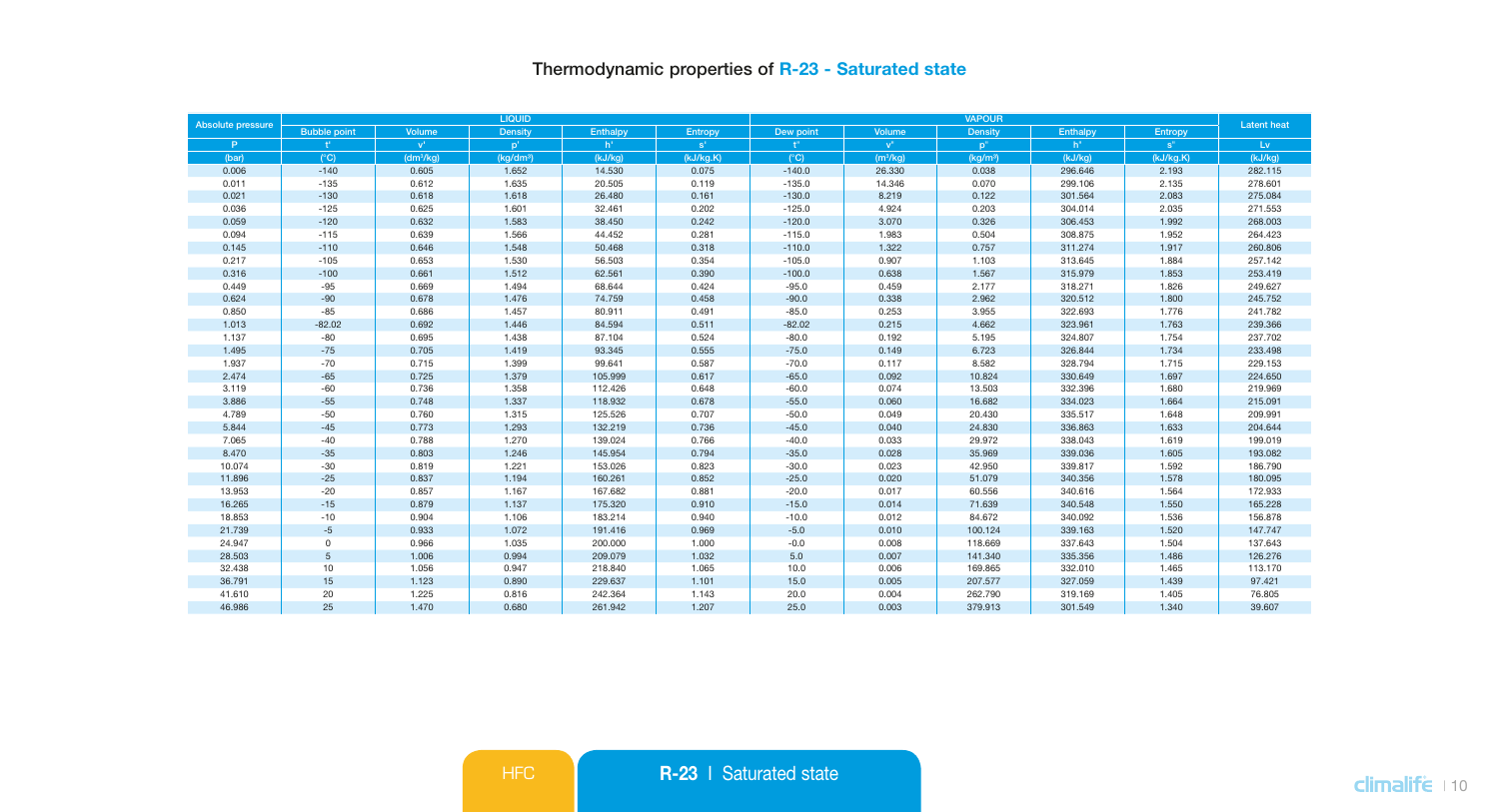| Sat                   | Sat.            | Superheat (°C)   |                  |                  |                  |                  |                  |                  |                  |                  |                  |                  |                     |                   |                     |                   |                   |                   |                   |                   |                   |                   |
|-----------------------|-----------------|------------------|------------------|------------------|------------------|------------------|------------------|------------------|------------------|------------------|------------------|------------------|---------------------|-------------------|---------------------|-------------------|-------------------|-------------------|-------------------|-------------------|-------------------|-------------------|
| Temp.<br>$^{\circ}$ C | Pressure<br>har | $\Omega$         | 5.               | 10               | 15 <sub>1</sub>  | 20               | 25               | 30               | 35               | 40               | 45               | 50               | 55 <sub>1</sub>     | 60                | 65                  | 70                | 75                | 80                | 85                | 90                | 95                | 100               |
| $-140$                | 0.006           | 26330.359        | 27331.084        | 28329.033        | 29325.078        | 30319.794        | 31313.562        | 32306.644        | 33299.220        | 34291.418        | 35283.327        |                  | 36275.016 37266.530 | 38257,908         | 39249.175 40240.354 |                   | 41231.460         | 42222.505         | 43213,500         | 44204.453         | 45195,369         | 46186,255         |
| $-135$                | 0.01            | 14346.267        | 14874.332        | 15400.468        | 15925.259        | 16449.094        | 16972.237        | 17494.872        | 18017.126        | 18539.091        | 19060.833        | 19582.402        | 20103.833           |                   | 20625.154 21146.385 | 21667.544         | 22188.642         | 22709.690         | 23230.695         | 23751.664         | 24272.602         | 24793.513         |
| $-130$                | 0.021           | 8219,365         | 8513,125         | 8805.514         | 9096.932         | 9387.650         | 9677.854         | 9967.674         | 10257.202        | 10546.507        | 10835.636        | 11124.628        | 11413.508           | 11702.300         | 11991.018           | 12279.675         | 12568.282         | 12856,846         | 13145.374         | 13433.872         | 13722.342         | 14010.790         |
| $-125$                | 0.036           | 4924.030         | 5095,360         | 5265.695         | 5435.314         | 5604,410         | 5773.117         | 5941.528         | 6109.714         | 6277,723         | 6445.592         | 6613.351         | 6781.019            | 6948.614          | 7116.148            | 7283.631          | 7451.072          | 7618,476          | 7785,850          | 7953.196          | 8120,520          | 8287,823          |
| $-120$                | 0.059           | 3069.511         | 3173,776         | 3277.303         | 3380.292         | 3482.883         | 3585.173         | 3687.233         | 3789.115         | 3890,855         | 3992.483         | 4094.021         | 4195.484            | 4296.886          | 4398.237            | 4499.545          | 4600.816          | 4702.057          | 4803.271          | 4904.461          | 5005.632          | 5106,784          |
| $-115$                | 0.094           | 1982.587         | 2048.522         | 2113,897         | 2178,860         | 2243.514         | 2307.932         | 2372.168         | 2436.261         | 2500.239         | 2564.126         | 2627.937         | 2691.687            | 2755.385          | 2819,040            | 2882.659          | 2946.246          | 3009,806          | 3073.343          | 3136,859          | 3200.358          | 3263.841          |
| $-110$                | 0.145           | 1321.852         | 1365.023         | 1407.761         | 1450.178         | 1492.350         | 1534.334         | 1576.172         | 1617.892         | 1659,519         | 1701.070         | 1742.558         | 1783.994            | 1825.387          | 1866,742            | 1908.066          | 1949.363          | 1990.637          | 2031.890          | 2073.125          | 2114.344          | 2155.549          |
| $-105$                | 0.217           | 906.745          | 935.920          | 964.753          | 993.330          | 1021.711         | 1049.940         | 1078.048         | 1106.061         | 1133,995         | 1161.866         | 1189.683         | 1217.456            | 1245.192          | 1272.896            | 1300.573          | 1328.226          | 1355.858          | 1383.472          | 1411.070          | 1438.655          | 1466.226          |
| $-100$                | 0.316           | 638,070          | 658.363          | 678.382          | 698.193          | 717,844          | 737,370          | 756,797          | 776.142          | 795.423          | 814,649          | 833,830          | 852.972             | 872.083           | 891.165             | 910.224           | 929.262           | 948,281           | 967.285           | 986,274           | 1005.251          | 1024.216          |
| $-95$                 | 0.449           | 459,413          | 473.905          | 488.174          | 502.272          | 516,237          | 530,098          | 543,875          | 557.584          | 571.236          | 584,843          | 598,410          | 611,945             | 625.451           | 638,933             | 652.393           | 665,835           | 679.261           | 692.673           | 706.071           | 719,459           | 732,836           |
| $-90$                 | 0.624           | 337.662          | 348.267          | 358,685          | 368.960          | 379.124          | 389.200          | 399.204          | 409.150          | 419,047          | 428,905          | 438,728          | 448.522             | 458.292           | 468.040             | 477.769           | 487,482           | 497.180           | 506.865           | 516,539           | 526,202           | 535,856           |
| $-85$                 | 0.850           | 252,819          | 260.753          | 268,530          | 276,187          | 283,748          | 291.233          | 298,657          | 306.031          | 313,362          | 320,658          | 327.925          | 335.165             | 342,384           | 349,583             | 356.766           | 363,934           | 371,088           | 378,231           | 385.364           | 392,487           | 399,602           |
| $-82.02$              | 1.013           | 214,511          | 221.253          | 227.852          | 234.341          | 240,743          | 247.075          | 253.350          | 259.579          | 265.769          | 271.926          | 278,056          | 284.162             | 290.247           | 296.314             | 302.365           | 308.402           | 314.427           | 320.441           | 326.445           | 332.440           | 338,427           |
| $-80$                 | 1.137           | 192,476          | 198,536          | 204.462          | 210.284          | 216.024          | 221.698          | 227,318          | 232.895          | 238,434          | 243.942          | 249,424          | 254.883             | 260,322           | 265,744             | 271.150           | 276,544           | 281.925           | 287.296           | 292.657           | 298,009           | 303,354           |
| $-75$                 | 1.495           | 148,751          | 153,470          | 158.072          | 162,583          | 167,022          | 171,403          | 175,738          | 180.033          | 184,295          | 188,530          | 192,741          | 196.932             | 201.104           | 205,261             | 209,405           | 213,536           | 217.656           | 221,767           | 225,869           | 229,962           | 234.049           |
| $-70$                 | 1.937           | 116,522          | 120.262          | 123,899          | 127.456          | 130,949          | 134.391          | 137,791          | 141.157          | 144,492          | 147,803          | 151.093          | 154.364             | 157,619           | 160,859             | 164,087           | 167,304           | 170,511           | 173,709           | 176,899           | 180,082           | 183,258           |
| $-65$                 | 2.474           | 92,390           | 95,404           | 98,326           | 101.177          | 103,970          | 106,718          | 109.428          | 112,107          | 114,759          | 117,388          | 119,998          | 122.591             | 125.169           | 127.734             | 130,288           | 132.832           | 135,366           | 137.892           | 140,410           | 142.922           | 145,427           |
| $-60$                 | 3.119<br>3,886  | 74.059<br>59,946 | 76,526<br>61,996 | 78,910<br>63,969 | 81.229<br>65,883 | 83,497<br>67,751 | 85.724<br>69,580 | 87,916<br>71,378 | 90.079<br>73.150 | 92.218<br>74,899 | 94.337<br>76,629 | 96.438<br>78,343 | 98.523<br>80.042    | 100.595<br>81,729 | 102.654<br>83,405   | 104.703<br>85,071 | 106.743<br>86,728 | 108,774<br>88,377 | 110.797<br>90.019 | 112,814<br>91.654 | 114,824<br>93,284 | 116,828<br>94.908 |
| $-55$                 |                 |                  |                  |                  |                  |                  |                  |                  |                  |                  |                  |                  |                     |                   |                     |                   |                   |                   |                   |                   |                   |                   |
| $-50$<br>$-45$        | 4.789<br>5.844  | 48,947<br>40.275 | 50.673<br>41,749 | 52.329<br>43.157 | 53,931<br>44,514 | 55,489<br>45,831 | 57.012<br>47.114 | 58,505<br>48,370 | 59.975<br>49.603 | 61,423<br>50,817 | 62.854<br>52.015 | 64.270<br>53.198 | 65,673<br>54.369    | 67.063<br>55,529  | 68,444<br>56,679    | 69.815<br>57,820  | 71.177<br>58,954  | 72.533<br>60,080  | 73,881<br>61.201  | 75.224<br>62.315  | 76,560<br>63.424  | 77.892<br>64.528  |
| $-40$                 | 7.065           | 33,364           | 34,640           | 35,852           | 37,016           | 38.141           | 39.236           | 40.304           | 41.351           | 42.380           | 43.394           | 44.394           | 45.382              | 46.359            | 47.328              | 48.288            | 49.241            | 50.188            | 51.128            | 52.063            | 52.992            | 53,918            |
| $-35$                 | 8.470           | 27,802           | 28,920           | 29,977           | 30,986           | 31,959           | 32,903           | 33,822           | 34.720           | 35,601           | 36,468           | 37,322           | 38.164              | 38,997            | 39.821              | 40.637            | 41,446            | 42.249            | 43.046            | 43.838            | 44.625            | 45.407            |
| $-30$                 | 10.074          | 23,283           | 24.275           | 25,207           | 26.093           | 26,944           | 27.765           | 28.564           | 29.343           | 30.105           | 30,853           | 31,589           | 32.314              | 33,030            | 33,737              | 34,438            | 35.131            | 35.818            | 36,500            | 37.177            | 37,849            | 38,517            |
| $-25$                 | 11,896          | 19,578           | 20,470           | 21,301           | 22.088           | 22,839           | 23.562           | 24,262           | 24.944           | 25.610           | 26.262           | 26,902           | 27.532              | 28.153            | 28.765              | 29.371            | 29.971            | 30.564            | 31.152            | 31.736            | 32.315            | 32,890            |
| $-20$                 | 13.953          | 16.514           | 17,327           | 18.077           | 18,783           | 19,453           | 20.095           | 20.716           | 21.318           | 21,904           | 22.477           | 23.039           | 23,590              | 24.134            | 24.669              | 25.197            | 25,720            | 26.236            | 26,748            | 27.255            | 27,758            | 28.257            |
| $-15$                 | 16.265          | 13,959           | 14,710           | 15,396           | 16.035           | 16,639           | 17.215           | 17,770           | 18,306           | 18.826           | 19.334           | 19,831           | 20.318              | 20,797            | 21,268              | 21,733            | 22.191            | 22.644            | 23.093            | 23.536            | 23,976            | 24.412            |
| $-10$                 | 18,853          | 11,810           | 12.515           | 13.150           | 13,735           | 14.284           | 14,806           | 15,305           | 15,787           | 16.253           | 16.706           | 17.149           | 17.582              | 18,007            | 18,425              | 18,836            | 19.242            | 19.642            | 20.038            | 20.429            | 20.816            | 21.200            |
| $-5$                  | 21,739          | 9.988            | 10.660           | 11,255           | 11.797           | 12,301           | 12,777           | 13.231           | 13.666           | 14.087           | 14,495           | 14,892           | 15,280              | 15,660            | 16,033              | 16.399            | 16,760            | 17.116            | 17,467            | 17.814            | 18.157            | 18.497            |
| $\Omega$              | 24.947          | 8.427            | 9.082            | 9.646            | 10.153           | 10.621           | 11.059           | 11.474           | 11.871           | 12.253           | 12.622           | 12.981           | 13.331              | 13,672            | 14.007              | 14.336            | 14.659            | 14,977            | 15.291            | 15,600            | 15,906            | 16,208            |
| $\overline{5}$        | 28,503          | 7.075            | 7.729            | 8.272            | 8.752            | 9.189            | 9.595            | 9.978            | 10.342           | 10.691           | 11.027           | 11.353           | 11,670              | 11.979            | 12.282              | 12,578            | 12,869            | 13.155            | 13,436            | 13,714            | 13,988            | 14.259            |
| 10                    | 32,438          | 5,887            | 6.560            | 7.092            | 7.551            | 7.963            | 8.342            | 8.697            | 9.033            | 9.354            | 9.662            | 9.959            | 10.248              | 10.529            | 10,804              | 11.072            | 11.335            | 11.593            | 11.847            | 12.098            | 12.344            | 12,588            |
| 15                    | 36,791          | 4,817            | 5.544            | 6.073            | 6.516            | 6.907            | 7.263            | 7.594            | 7,906            | 8.202            | 8.486            | 8.759            | 9.023               | 9.280             | 9.530               | 9.774             | 10.013            | 10.247            | 10,477            | 10,704            | 10.927            | 11.147            |
| 20                    | 41.610          | 3,805            | 4.652            | 5.188            | 5.619            | 5.993            | 6.329            | 6.639            | 6,930            | 7.204            | 7.466            | 7.717            | 7,960               | 8.195             | 8.424               | 8.647             | 8.865             | 9.078             | 9.287             | 9.493             | 9.695             | 9,895             |
| 25                    | 46,986          | 2.632            | 3.862            | 4.412            | 4.835            | 5.193            | 5.512            | 5.803            | 6.074            | 6.329            | 6.572            | 6.804            | 7.027               | 7.243             | 7.453               | 7.657             | 7.856             | 8.051             | 8.241             | 8.429             | 8.613             | 8.794             |
|                       |                 |                  |                  |                  |                  |                  |                  |                  |                  |                  |                  |                  |                     |                   |                     |                   |                   |                   |                   |                   |                   |                   |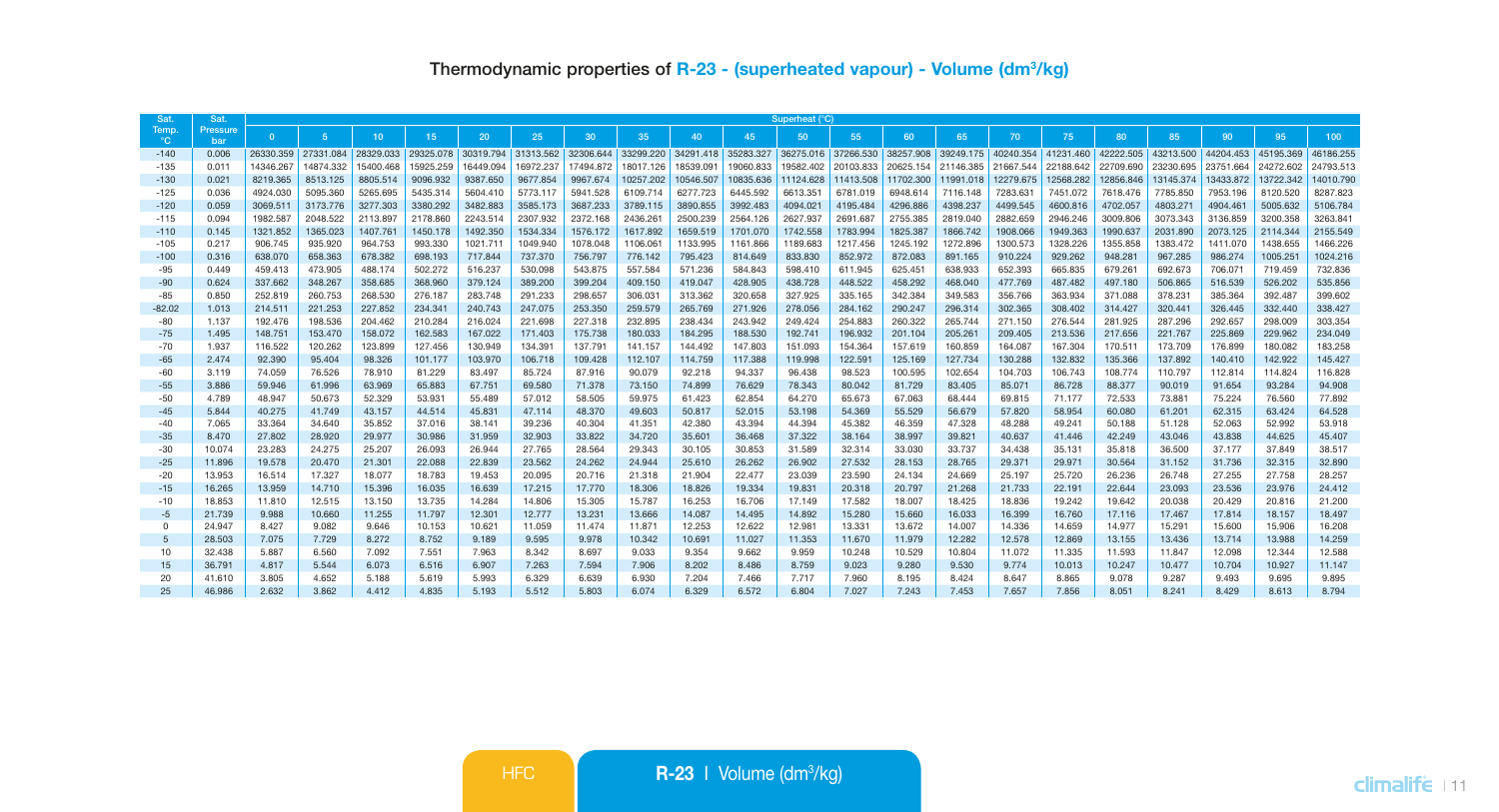| Sat                   | Sat             | Superheat (°C)     |                    |                    |                    |                    |                    |                    |                    |                    |                    |                    |                    |                    |                    |                    |                    |                    |                    |                    |                    |                    |
|-----------------------|-----------------|--------------------|--------------------|--------------------|--------------------|--------------------|--------------------|--------------------|--------------------|--------------------|--------------------|--------------------|--------------------|--------------------|--------------------|--------------------|--------------------|--------------------|--------------------|--------------------|--------------------|--------------------|
| Temp.<br>$^{\circ}$ C | Pressure<br>bar | $\Omega$           | 5 <sub>1</sub>     | 10                 | 15 <sup>1</sup>    | 20                 | 25                 | 30                 | 35                 | 40                 | 45                 | 50                 | 55                 | 60                 | 65                 | 70                 | 75                 | 80                 | 85                 | 90                 | 95                 | 100                |
| $-140$                | 0.006           | 296,646            | 299,256            | 301.876            | 304.511            | 307.167            | 309,846            | 312,550            | 315,282            | 318,042            | 320,832            | 323.653            | 326,505            | 329,389            | 332,306            | 335,257            | 338.241            | 341.259            | 344.311            | 347.398            | 350,520            | 353,677            |
| $-135$                | 0.011           | 299.106            | 301.761            | 304.421            | 307.095            | 309,788            | 312.502            | 315.241            | 318,008            | 320,803            | 323.627            | 326,482            | 329.369            | 332.289            | 335.241            | 338,226            | 341.245            | 344.299            | 347.387            | 350,510            | 353,668            | 356,861            |
| $-130$                | 0.021           | 301.564            | 304.267            | 306,973            | 309,688            | 312,420            | 315.173            | 317,950            | 320.753            | 323,584            | 326.444            | 329,336            | 332.258            | 335.213            | 338,201            | 341.223            | 344.278            | 347,368            | 350,492            | 353,651            | 356,845            | 360,075            |
| $-125$                | 0.036           | 304.014            | 306,771            | 309,525            | 312.286            | 315,061            | 317,855            | 320,671            | 323,513            | 326,382            | 329,281            | 332,209            | 335.169            | 338,161            | 341.186            | 344,244            | 347.336            | 350.463            | 353.624            | 356,820            | 360,052            | 363,318            |
| $-120$                | 0.059           | 306,453            | 309.269            | 312.075            | 314,885            | 317.706            | 320,544            | 323.402            | 326.285            | 329.194            | 332.132            | 335.100            | 338.098            | 341.128            | 344.191            | 347,288            | 350.418            | 353,582            | 356.781            | 360.014            | 363,284            | 366,588            |
| $-115$                | 0.094           | 308,875            | 311.754            | 314,618            | 317,480            | 320.350            | 323.235            | 326.138            | 329.064            | 332.016            | 334.995            | 338,003            | 341.042            | 344,112            | 347,214            | 350,349            | 353.518            | 356,721            | 359,959            | 363,231            | 366,539            | 369,881            |
| $-110$                | 0.145           | 311.274            | 314.221            | 317.146            | 320.065            | 322.988            | 325.923            | 328.874            | 331.846            | 334.842            | 337.864            | 340.915            | 343.996            | 347.107            | 350.250            | 353.426            | 356.635            | 359.877            | 363.155            | 366.466            | 369.813            | 373.195            |
| $-105$                | 0.217           | 313,645            | 316,664            | 319,655            | 322.635            | 325.614            | 328,602            | 331,604            | 334,624            | 337.667            | 340.735            | 343.831            | 346.955            | 350.109            | 353.294            | 356.512            | 359.762            | 363,046            | 366,364            | 369,716            | 373.103            | 376,525            |
| $-100$                | 0.316           | 315,979            | 319,077            | 322.138            | 325.183            | 328,222            | 331.266            | 334,322            | 337,394            | 340,486            | 343,602            | 346,744            | 349.914            | 353.113            | 356,343            | 359,604            | 362,897            | 366,223            | 369,583            | 372,977            | 376,405            | 379,868            |
| $-95$                 | 0.449           | 318,271            | 321.451            | 324,588            | 327.701            | 330.805            | 333.909            | 337.022            | 340,148            | 343.293            | 346.459            | 349.651            | 352.868            | 356.114            | 359.389            | 362.695            | 366.033            | 369,403            | 372.806            | 376,243            | 379.714            | 383.219            |
| $-90$                 | 0.624<br>0.850  | 320,512            | 323.781            | 326,998            | 330.185<br>332.625 | 333,356<br>335,869 | 336,524            | 339,697<br>342.341 | 342,881<br>345,586 | 346,081            | 349,301            | 352,543            | 355,811<br>358,736 | 359.106            | 362,429            | 365.782<br>368,857 | 369.166<br>372,289 | 372,581            | 376,029<br>379,246 | 379,510<br>382,773 | 383.024<br>386,332 | 386,572<br>389,925 |
| $-85$<br>$-82.02$     |                 | 322,693<br>323.961 | 326,057            | 329,360<br>330,740 | 334,054            |                    | 339.104            | 343,898            | 347.181            | 348,844            | 352.120            | 355.416<br>357,116 | 360,468            | 362.082            | 365,455<br>367,250 | 370.682            | 374,143            | 375,752<br>377,634 |                    | 384,712            | 388,299            | 391.918            |
| $-80$                 | 1.013<br>1.137  | 324.807            | 327.384<br>328,272 | 331,666            | 335.014            | 337.344<br>338,335 | 340.622<br>341.643 | 344,947            | 348,256            | 350.475<br>351.576 | 353.785<br>354,910 | 358,264            | 361.639            | 363.846<br>365,038 | 368,463            | 371.916            | 375,398            | 378,910            | 381.157<br>382.452 | 386.026            | 389,632            | 393,270            |
| $-75$                 | 1.495           | 326,844            | 330,417            | 333,908            | 337,345            | 340,748            | 344.132            | 347,508            | 350,885            | 354,269            | 357,666            | 361.079            | 364,512            | 367,967            | 371,447            | 374.953            | 378,487            | 382.049            | 385.641            | 389,264            | 392.918            | 396,604            |
| $-70$                 | 1.937           | 328,794            | 332,484            | 336,079            | 339,610            | 343.100            | 346,565            | 350,017            | 353,465            | 356,918            | 360.380            | 363,856            | 367.349            | 370,863            | 374,400            | 377,962            | 381,549            | 385.165            | 388,809            | 392.482            | 396,186            | 399.921            |
| $-65$                 | 2.474           | 330,649            | 334.463            | 338,169            | 341.801            | 345,383            | 348,933            | 352,466            | 355,990            | 359,515            | 363,046            | 366.588            | 370.145            | 373,720            | 377,317            | 380,936            | 384,580            | 388,251            | 391.949            | 395.675            | 399,431            | 403.216            |
| $-60$                 | 3.119           | 332,396            | 336.344            | 340.169            | 343,908            | 347.589            | 351.230            | 354,848            | 358.453            | 362.054            | 365.657            | 369,269            | 372.893            | 376.532            | 380.191            | 383.871            | 387,574            | 391,302            | 395.056            | 398,837            | 402.646            | 406.484            |
| $-55$                 | 3.886           | 334,023            | 338.116            | 342,069            | 345,923            | 349,709            | 353,448            | 357.156            | 360,846            | 364,527            | 368.207            | 371,892            | 375,586            | 379.293            | 383,018            | 386,761            | 390,525            | 394.313            | 398.125            | 401.963            | 405.828            | 409,721            |
| $-50$                 | 4.789           | 335.517            | 339,768            | 343,859            | 347.837            | 351.736            | 355,578            | 359,382            | 363.162            | 366,928            | 370,689            | 374.451            | 378,219            | 381,997            | 385,790            | 389,600            | 393.428            | 397,278            | 401.151            | 405.048            | 408.971            | 412.920            |
| $-45$                 | 5.844           | 336.863            | 341.286            | 345.527            | 349.639            | 353.658            | 357.611            | 361.518            | 365,394            | 369.250            | 373.096            | 376,939            | 380.785            | 384.638            | 388,503            | 392.382            | 396,277            | 400.193            | 404.129            | 408.088            | 412.070            | 416.078            |
| $-40$                 | 7.065           | 338,043            | 342,656            | 347,062            | 351.318            | 355.467            | 359,539            | 363.555            | 367,533            | 371.485            | 375.422            | 379,351            | 383.278            | 387.210            | 391.150            | 395.101            | 399.068            | 403.051            | 407.053            | 411.076            | 415.121            | 419.189            |
| $-35$                 | 8.470           | 339,036            | 343,862            | 348,448            | 352,862            | 357.152            | 361.351            | 365,485            | 369,572            | 373.626            | 377,658            | 381,678            | 385.692            | 389,707            | 393,726            | 397,754            | 401.793            | 405.848            | 409.919            | 414.009            | 418.119            | 422.251            |
| $-30$                 | 10.074          | 339,817            | 344,882            | 349,669            | 354.257            | 358,701            | 363,038            | 367.298            | 371,502            | 375,664            | 379.799            | 383,915            | 388,020            | 392.122            | 396.225            | 400.333            | 404.449            | 408,578            | 412.721            | 416.881            | 421.059            | 425.257            |
| $-25$                 | 11,896          | 340,356            | 345,696            | 350,708            | 355,489            | 360,100            | 364,589            | 368,985            | 373,314            | 377,593            | 381,836            | 386,054            | 390,257            | 394,450            | 398,641            | 402.833            | 407.031            | 411.238            | 415.456            | 419.689            | 423.937            | 428,203            |
| $-20$                 | 13,953          | 340,616            | 346,276            | 351,545            | 356,540            | 361.337            | 365,990            | 370,535            | 374,998            | 379,402            | 383,761            | 388,089            | 392.394            | 396,685            | 400.968            | 405.249            | 409.532            | 413.821            | 418.118            | 422.427            | 426,749            | 431.087            |
| $-15$                 | 16.265          | 340,548            | 346,589            | 352.153            | 357.391            | 362,396            | 367,230            | 371,936            | 376,546            | 381.084            | 385,568            | 390,011            | 394,426            | 398.820            | 403.202            | 407.576            | 411.949            | 416,323            | 420.703            | 425.092            | 429,491            | 433,903            |
| $-10$                 | 18.853          | 340.092            | 346,596            | 352,507            | 358,022            | 363,259            | 368,293            | 373,176            | 377,946            | 382.629            | 387,247            | 391.815            | 396,346            | 400.850            | 405.335            | 409,808            | 414.275            | 418,740            | 423.206            | 427.678            | 432.158            | 436,648            |
| $-5$                  | 21,739          | 339.163            | 346.247            | 352.572            | 358.408            | 363.908            | 369.165            | 374,244            | 379,187            | 384,028            | 388.790            | 393,491            | 398.146            | 402.767            | 407.362            | 411.940            | 416,506            | 421.066            | 425.623            | 430.182            | 434,746            | 439.317            |
| $\Omega$              | 24,947          | 337,643            | 345,481            | 352,309            | 358,521            | 364.321            | 369,830            | 375.124            | 380,258            | 385,270            | 390.187            | 395.032            | 399,820            | 404.565            | 409.277            | 413.965            | 418.636            | 423.296            | 427.949            | 432.600            | 437.251            | 441.907            |
| $\overline{5}$        | 28,503          | 335,356            | 344.219            | 351.672            | 358,331            | 364,476            | 370,268            | 375,803            | 381.147            | 386,345            | 391.431            | 396,430            | 401.360            | 406,237            | 411.074            | 415,879            | 420.660            | 425.425            | 430.179            | 434.925            | 439,669            | 444,413            |
| 10                    | 32,438          | 332.010            | 342.356            | 350,607            | 357.801            | 364,348            | 370,461            | 376.264            | 381,839            | 387.241            | 392.510            | 397.674            | 402.757            | 407.776            | 412,744            | 417.673            | 422.572            | 427.447            | 432.306            | 437.153            | 441.994            | 446,831            |
| 15                    | 36,791          | 327.059            | 339.754            | 349,048            | 356,892            | 363,907            | 370.385            | 376,488            | 382,319            | 387.943            | 393,410            | 398,754            | 404.000            | 409.170            | 414,279            | 419,339            | 424.361            | 429.354            | 434.324            | 439,277            | 444,218            | 449.152            |
| 20                    | 41,610          | 319,169            | 336,224            | 346.912            | 355.551            | 363.114            | 370,009            | 376,448            | 382.561            | 388,430            | 394.112            | 399.649            | 405.072            | 410.403            | 415,661            | 420.861            | 426.015            | 431.131            | 436.218            | 441.283            | 446,330            | 451.366            |
| 25                    | 46,986          | 301.549            | 331.470            | 344.056            | 353.676            | 361.886            | 369.260            | 376.080            | 382.508            | 388.647            | 394.566            | 400.314            | 405.928            | 411.434            | 416.853            | 422.203            | 427,497            | 432.745            | 437.956            | 443.139            | 448.299            | 453,442            |